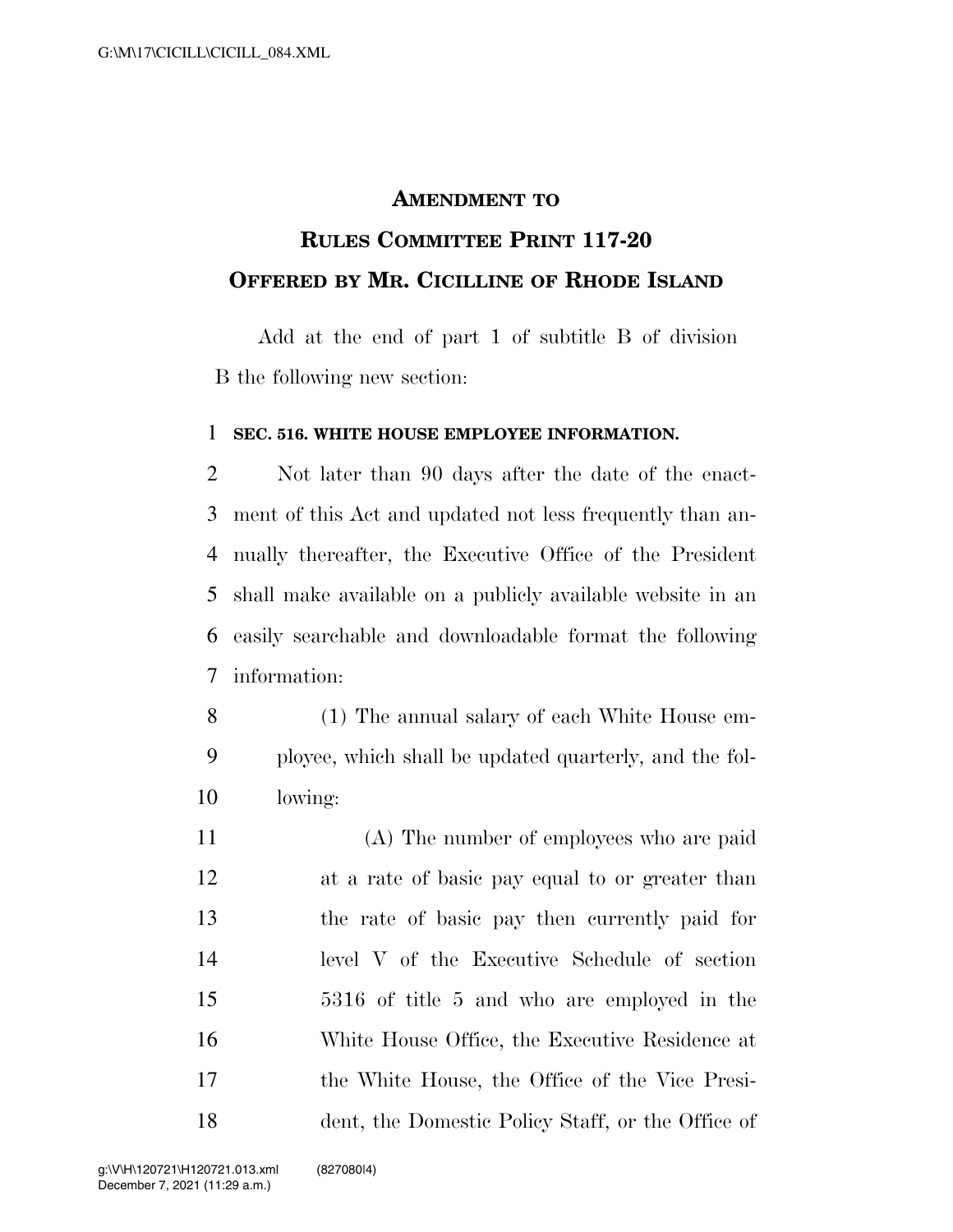$\mathfrak{D}$ 

 Administration, and the aggregate amount paid 2 to such employees.

 (B) The number of employees employed in such offices who are paid at a rate of basic pay which is equal to or greater than the minimum rate of basic pay then currently paid for GS– 16 of the General Schedule of section 5332 of 8 title 5, United States Code, but which is less than the rate then currently paid for level V of the Executive Schedule of section 5316 of such title and the aggregate amount paid to such employees.

 (C) The number of employees employed in such offices who are paid at a rate of basic pay which is less than the minimum rate then cur-16 rently paid for GS-16 of the General Schedule of section 5332 of title 5, United States Code, and the aggregate amount paid to such employ-ees.

 (D) The number of individuals detailed under section 112 of title 3, United States Code, for more than 30 days to each such of- fice, the number of days in excess of 30 each individual was detailed, and the aggregate